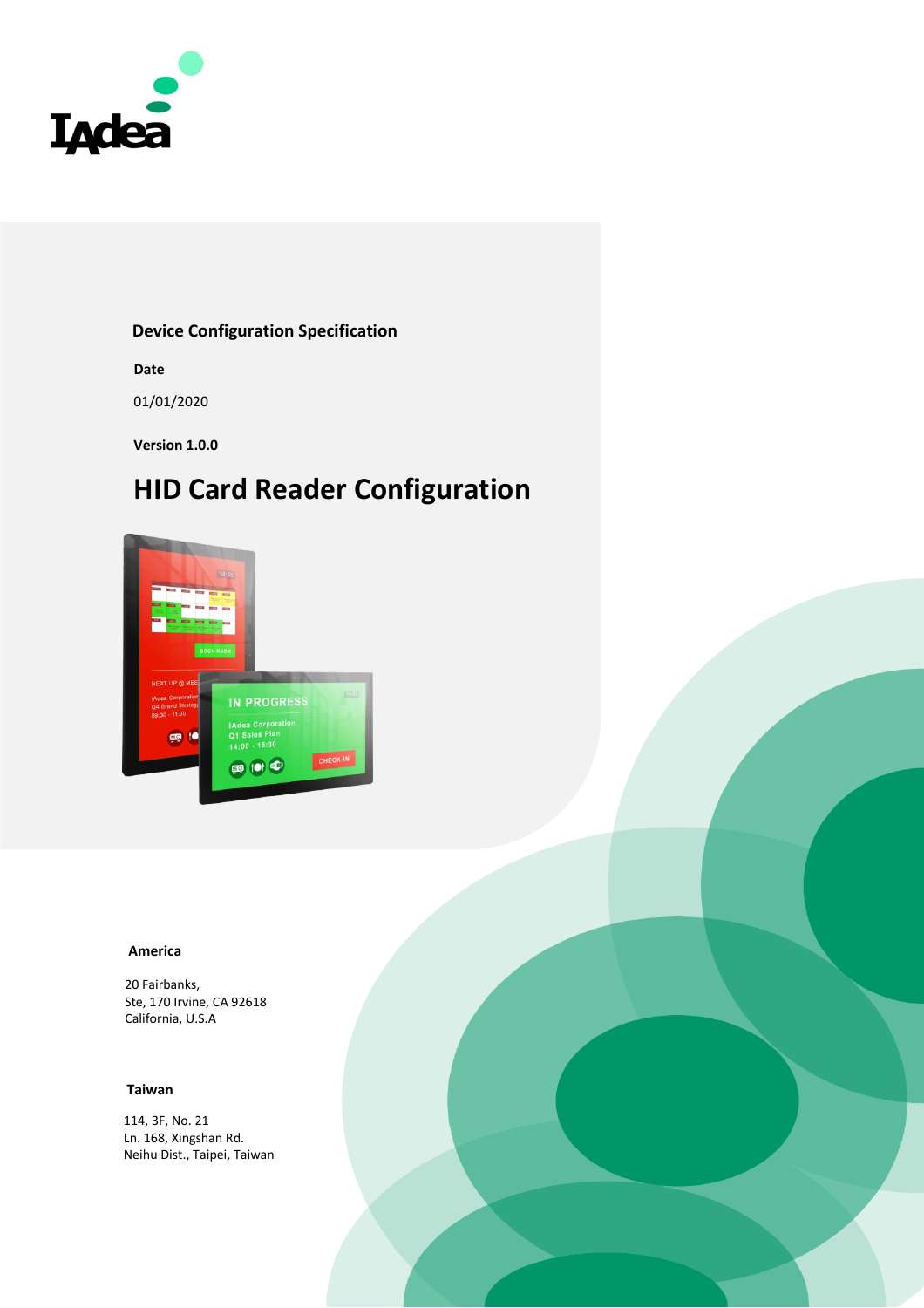

**Device configuration specification**

### Introduction

For IAdea devices that have HID card reader built-in, users often require to configure the reader to read and output in different formats. This document explains how to configure built-in HID card reader from IAdea device.

## Compatible Models

XDS-1088-H XDS-1588-H

### Configuration Steps

- 1. Create an config.xml file following the configuration format: [http://www.a](http://www.a-smil.org/index.php/Device_configuration)[smil.org/index.php/Device\\_configuration.](http://www.a-smil.org/index.php/Device_configuration)
- 2. Following the specification indicate in next section to add HID reading parameters into config.xml.
- 3. Copy config.xml to the root DIR of the USB flash drive.
- 4. Plug USB flash drive to device's USB port. The configuration will be completed after auto-reboot.

### Specification

1. NFC Keyboard mode

Enable /disable keyboard mode.

| Option               | Type | Value <sup></sup>                           |
|----------------------|------|---------------------------------------------|
| nfc keyboard enabled |      | $\vert$ Boolean $\vert$ 0 = false, 1 = true |

#### 2. NFC Keyboard options

Select keyboard options.

| Option                | Type | Value   |
|-----------------------|------|---------|
| Infc keyboard options |      | See 2.1 |

#### <span id="page-1-0"></span>2.1. NfcKeyboardOptions

| Option              | Type    | Value                    |
|---------------------|---------|--------------------------|
| onTagDiscovered     |         | See 2.1.1                |
| onTagFormatError    | string  | Self-input               |
| onTagRemoved        | string  | Self-input               |
| keyStrokeDownTime   | number  | Maximun: 1000 ms         |
| interKeyStrokeDelay | number  | Maximun: 1000 ms         |
| upperCaseHexOutput  | Boolean | $0 = false$ , $1 = true$ |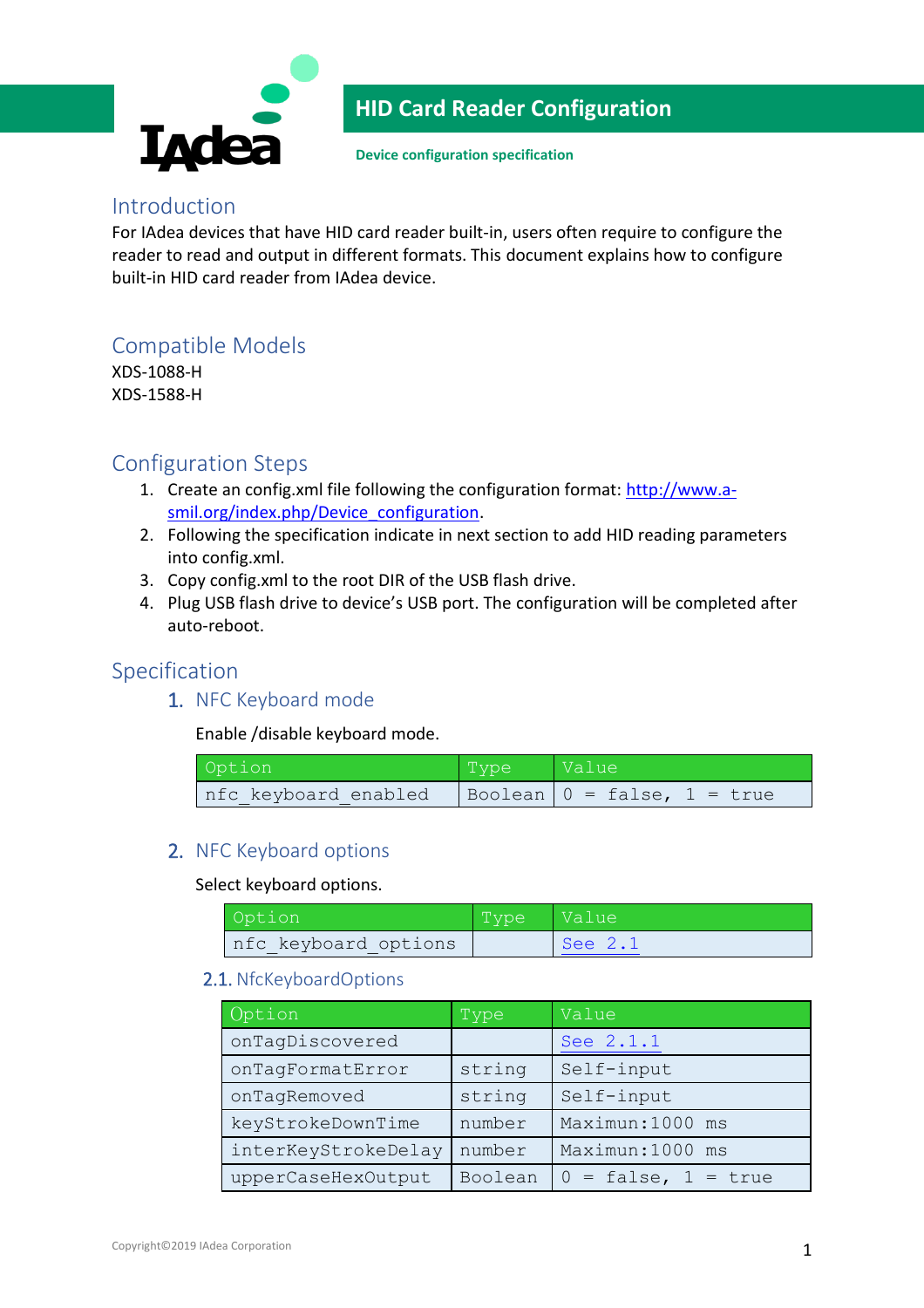

**Device configuration specification**

- **•** onTagDiscovered: Support different statements [\(see 2.1.1\)](#page-2-0).
- **onTagFormatError**: The input string will display if the format is incorrect.
- **onTagRemoved**: The input string will show when present card then remove the card from reader.
- **keyStrokeDownTime**: The duration (in milliseconds) of each keystroke
- **interKeyStrokeDelay**: The interval (in milliseconds) between consecutive keyboard strokes
- **upperCaseHexOutput**: Show the data in HEX and upper case.

### <span id="page-2-0"></span>2.1.1. NfcKeyStatement

 **NfcKeyChar**: When presenting the card, it will display single character. Please input the number of ASCII code. ([https://www.ascii-code.com/\)](https://www.ascii-code.com/)

Example: onTagDiscovered:{100}. Output is "d".

**NfcKeyString**: When presenting the card, it will display input string.

Example: onTagDiscovered: "test" Output is "test"

 **NfcKeyList**: Display all matching formats data. Separate the data by comma.

Example: onTagDiscovered :{["A","B"]}. Output is "AB"

**NfcKeySelect**: Display first matching formats data.

#### Example:

onTagDiscovered:{select:[{"data":"Tag.id","format":"HEX"},{"data":"T ag.id","format":"BIN"}]} Output: 5bba2912ffff12e0

- **•** NfcKeyCode: [See 2.1.2](#page-3-0)
- NfcKeyData: [See 2.1.3](#page-3-1)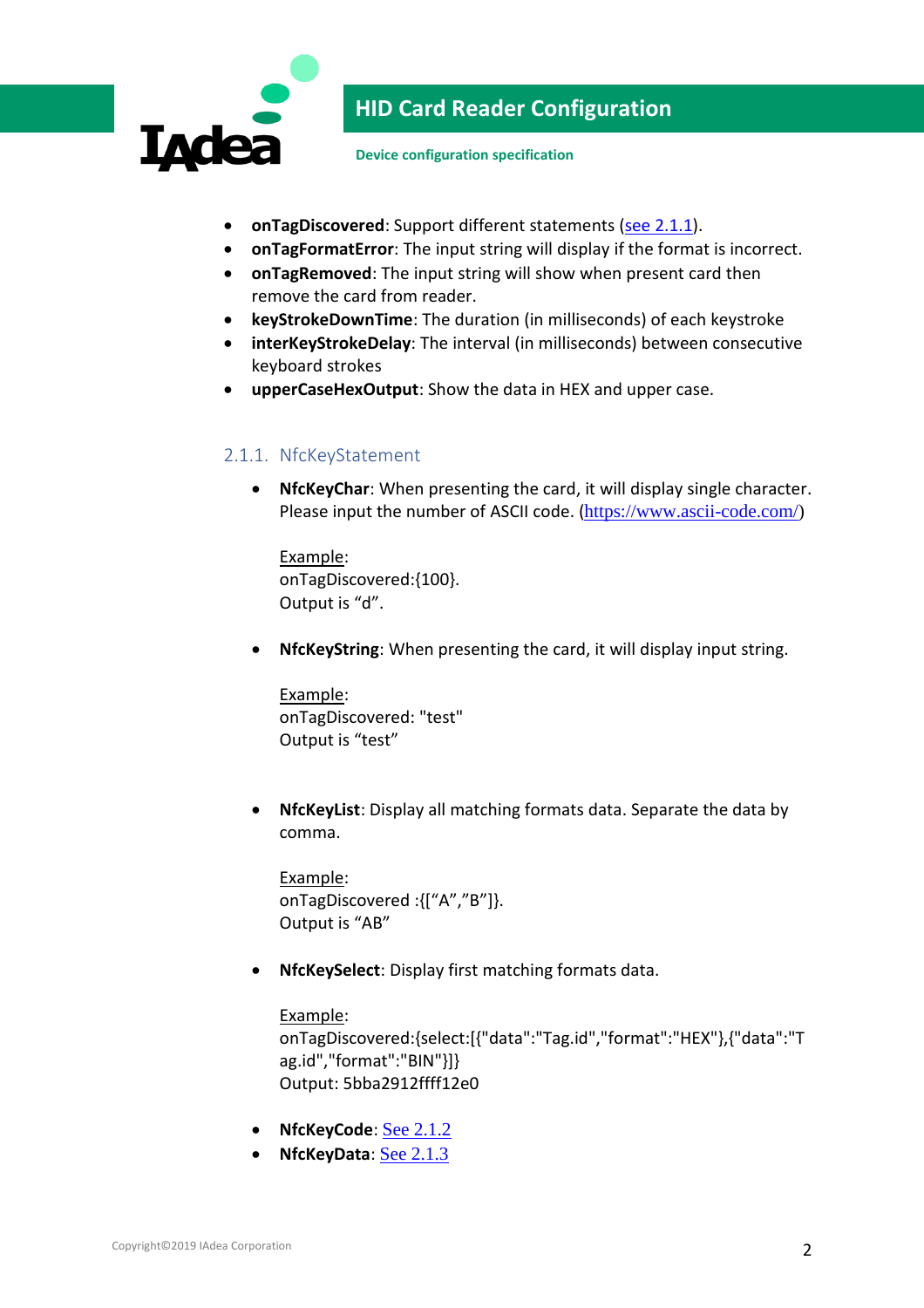

**Device configuration specification**

### <span id="page-3-0"></span>2.1.2. NfcKeyCode

Follow the key event table to input the key event and META\_\*\_ON

| Option           | Type   | Value           |  |
|------------------|--------|-----------------|--|
| KeyCode          | string | Key Event Table |  |
| MetaState string |        | Key Event Table |  |

#### Example:

onTagDiscovered:{"keyCode":"KEYCODE\_A","metaState":"META\_CAPS\_LOCK  $\lfloor$ ON"}

Output: "A"

### <span id="page-3-1"></span>2.1.3. NfcKeyData

| Option                 | Type             | Value                    |
|------------------------|------------------|--------------------------|
| data                   |                  | See 2.1.4                |
| strictBitLength        | number           | Self-input               |
| customBitOffset        | number           | Self-input               |
| customBitLength        | number           | Self-input               |
| leftJustified          | boolean          | $0 = false$ , $1 = true$ |
| unusedBitsLeadingByte  | boolean          | $0 = false$ , $1 = true$ |
| unusedBitsTrailingByte | boolean          | $0 = false$ , $1 = true$ |
| filteringLeadingBytes  | string<br>number | Self-input               |
| filteringTrailingBytes | string<br>number | Self-input               |
| reverseBytes           | boolean          | $0 = false$ , $1 = true$ |
| format                 |                  | See 2.1.4                |
| paddingChar            | string<br>number | Self-input               |
| paddingEnd             | boolean          | $0 = false, 1 =$<br>true |
| paddingLength          | number           | Self-input               |

- **data**: [See 2.1.4](#page-6-0)
- **format**: [See 2.1.4](#page-6-0)
- **strictBitLength**: The strict length option specifies the number of bits of data.
- **customBitOffset**: The offset specifies the position in the data, in bits, from which to start outputting data.
- **customBitLength**: The length specifies the number of bytes to read from the card.

The length needs to be a multiple of 8(bits).

**leftJustified**: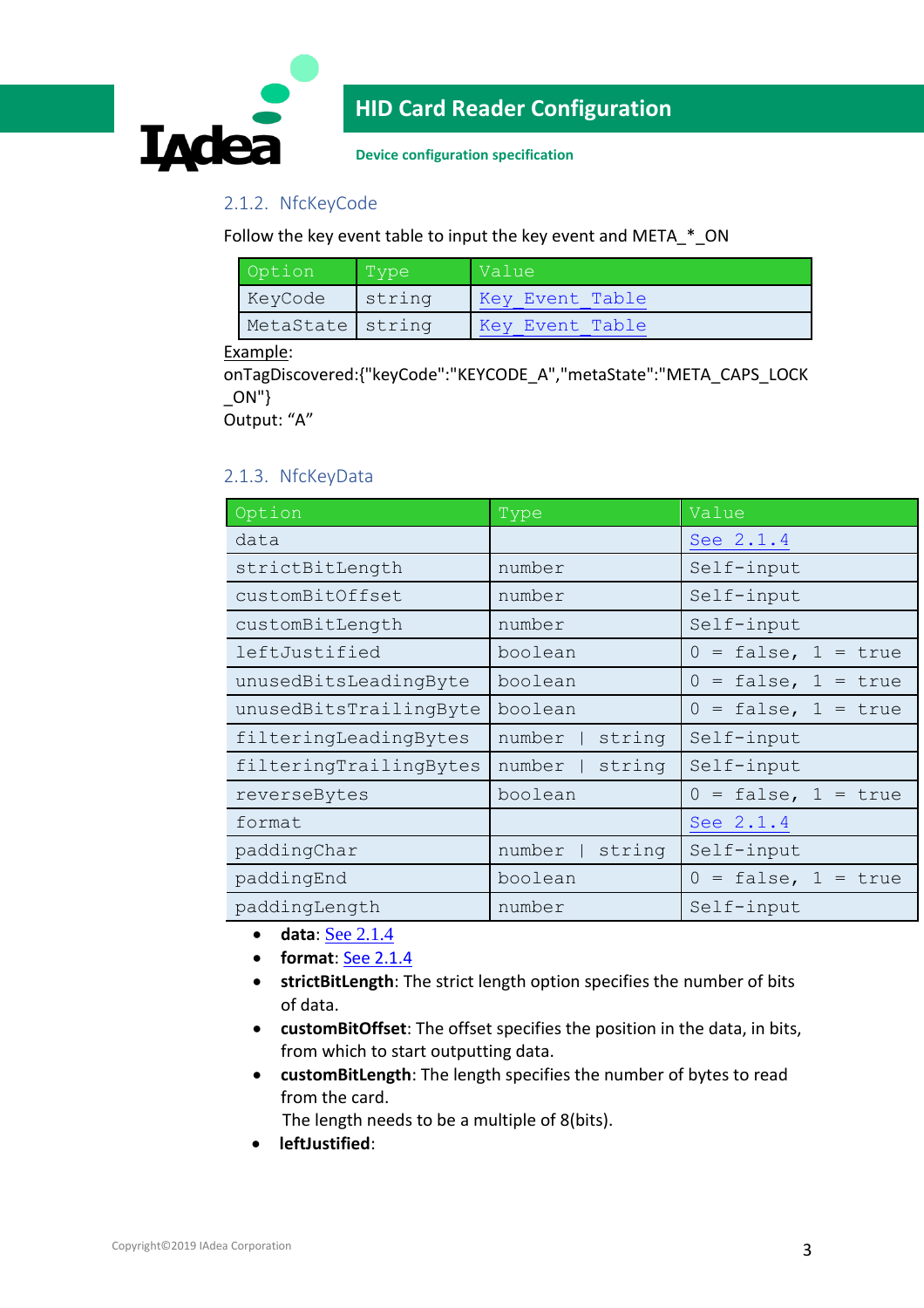

**Device configuration specification**

True: Delete the first 4 bits and additional 4 zeros are added for trailing.

False: Delete the last 4 bits and additional 4 zeros are added for leading.

#### Example:

onTagDiscovered":{"data":"Tag.id","format":"BIN","customBitOffset": 4,"leftJustifi

ed":true}

Raw data: 0110 0111 0000 1000 1100 1110 0110

Raw data with leftJustified(True): 0111 0000 1000 1100 1110 0110 0000

 **unusedBitsLeadingByte**: Add 1 byte leading to the raw data received from card.

Example:

onTagDiscovered":{"data":"Tag.id","format":"BIN","unusedBitsLeadin gByte":true}

Raw data: 0110 0111 0000 1000 1100 1110 0110 Raw data with unusedBitsLeadingByte: 0000 0110 0111 0000 1000 1100 1110 0110

 **unusedBitsTrailingByte**: Add 1 byte trailing to the raw data received from card.

Example: onTagDiscovered":{"data":"Tag.id","format":"BIN","unusedBitsTrailin gByte":true} Raw data: 0110 0111 0000 1000 1100 1110 0110 Raw data with unusedBitsTrailingByte: 0110 0111 0000 1000 1100 1110 0110 0000

 **filteringLeadingBytes**: The String Filtering function allows specified characters to be removed from the start of raw data. Note. The filter character needs to be entered as a decimal coded ASCII value (0~255).

#### Example:

onTagDiscovered:{"data":"Tag.id","format":"HEX","filteringLeadingByt es":91}}

Raw data: 5bba2912ffff12e0 Raw data with filteringLeadingBytes: ba2912ffff12e0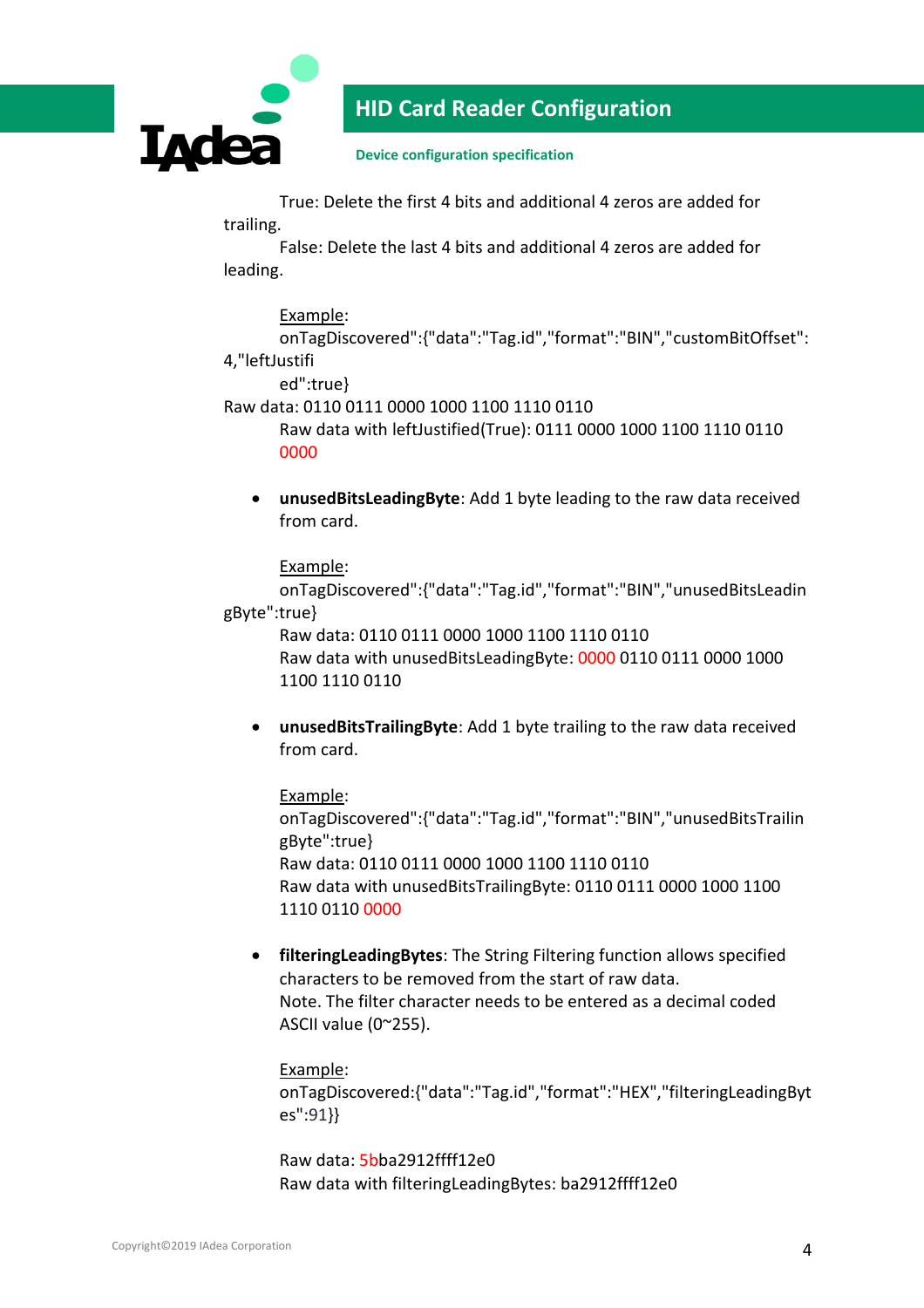

}

# **HID Card Reader Configuration**

**Device configuration specification**

 **filteringTrailingBytes**: This function allows specified characters to be removed from the end of raw data.

Note. The filter character needs to be entered as a decimal coded ASCII value (0~255).

#### Example:

onTagDiscovered:{"data":"Tag.id","format":"HEX","filteringLeadingByt es":224}}

Raw data: 5bba2912ffff12e0 Raw data with filteringTrailingBytes: 5bba2912ffff12

**reverseBytes**: Reverse the standard read order of the card data.

Example: onTagDiscovered:{"data":"Tag.id","format":"HEX","reverseBytes":true

Raw data: 9d11ae3d Raw data with Byte Reverse: 3dae119d

 **paddingLength**: The Bit Padding feature allows you to add specified leading bits to the raw data received from card.

Example: onTagDiscovered:{"data":"Tag.id","format":"BIN","paddingLeng th":20}

Raw data: 0001 0010 0101 1000 Raw data with Byte paddingEnd: …. 0001 0010 0101 1000

 **paddingEnd**: If true, this feature allows you to add specified trailing bits to the raw data received from card.

Example:

onTagDiscovered:{"data":"Tag.id","format":"BIN","paddingEnd":true," paddingLeng th":20}

Raw data: 0001 0010 0101 1000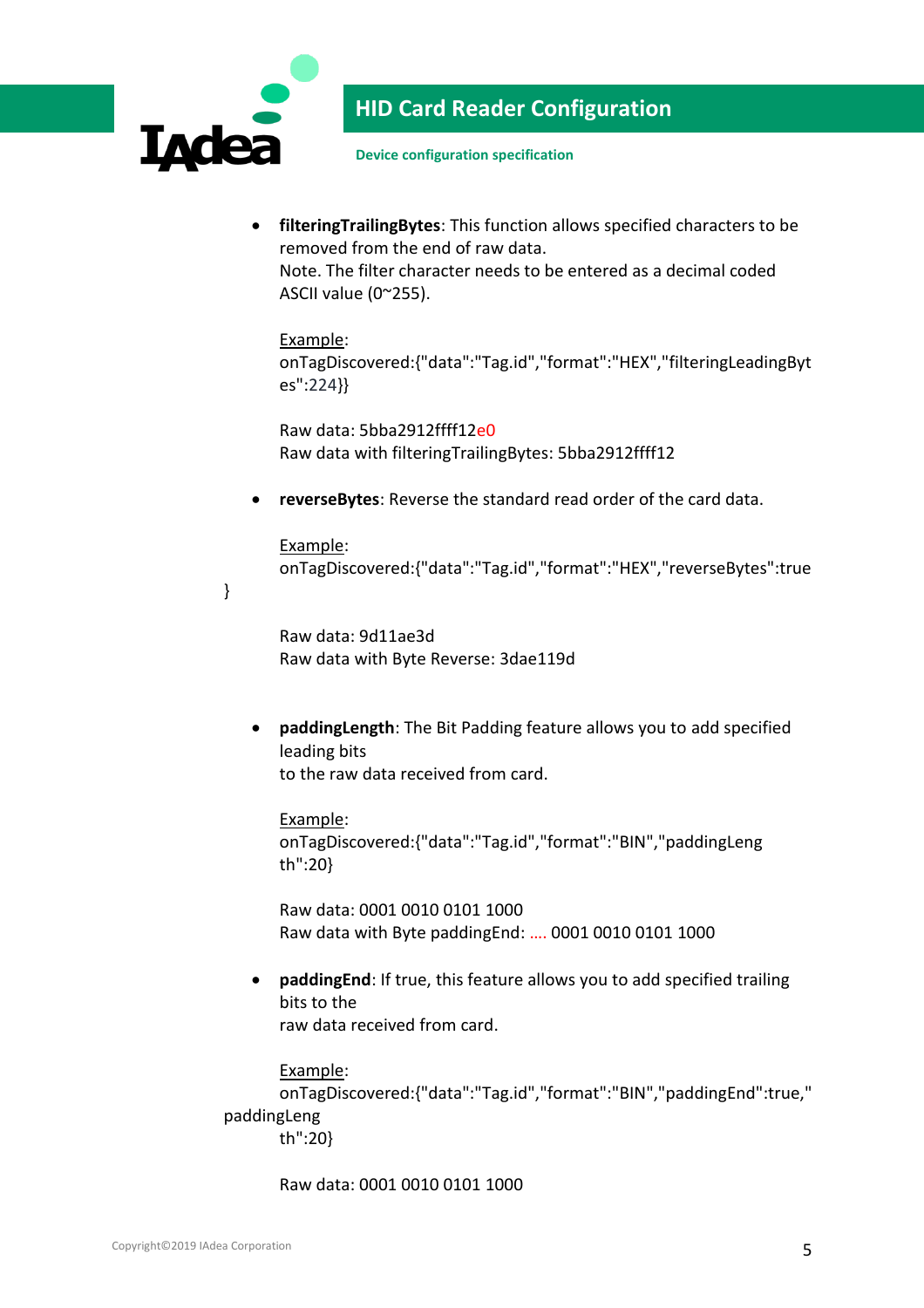

**Device configuration specification**

Raw data with Byte paddingEnd: 0001 0010 0101 1000 ….

 **paddingChar**: Allows specified character to be added to the input string. Additional

characters can be pasted at the beginning or end of the data.

#### Example:

onTagDiscovered:{"data":"Tag.id","format":"BIN","paddingChar":"A", "paddingLength":20}}

PACS data: 0110 0111 0000 1000 PACS data with paddingChar: AAAA 0110 0111 0000 1000

### <span id="page-6-0"></span>2.1.4. NfcDataField & NfcDataFormat

| Option | Type   | Value                         |
|--------|--------|-------------------------------|
| data   | string | Tag.id<br>HidGlobal.pacs      |
| format | string | BIN   HEX   ASCII   BCD   DEC |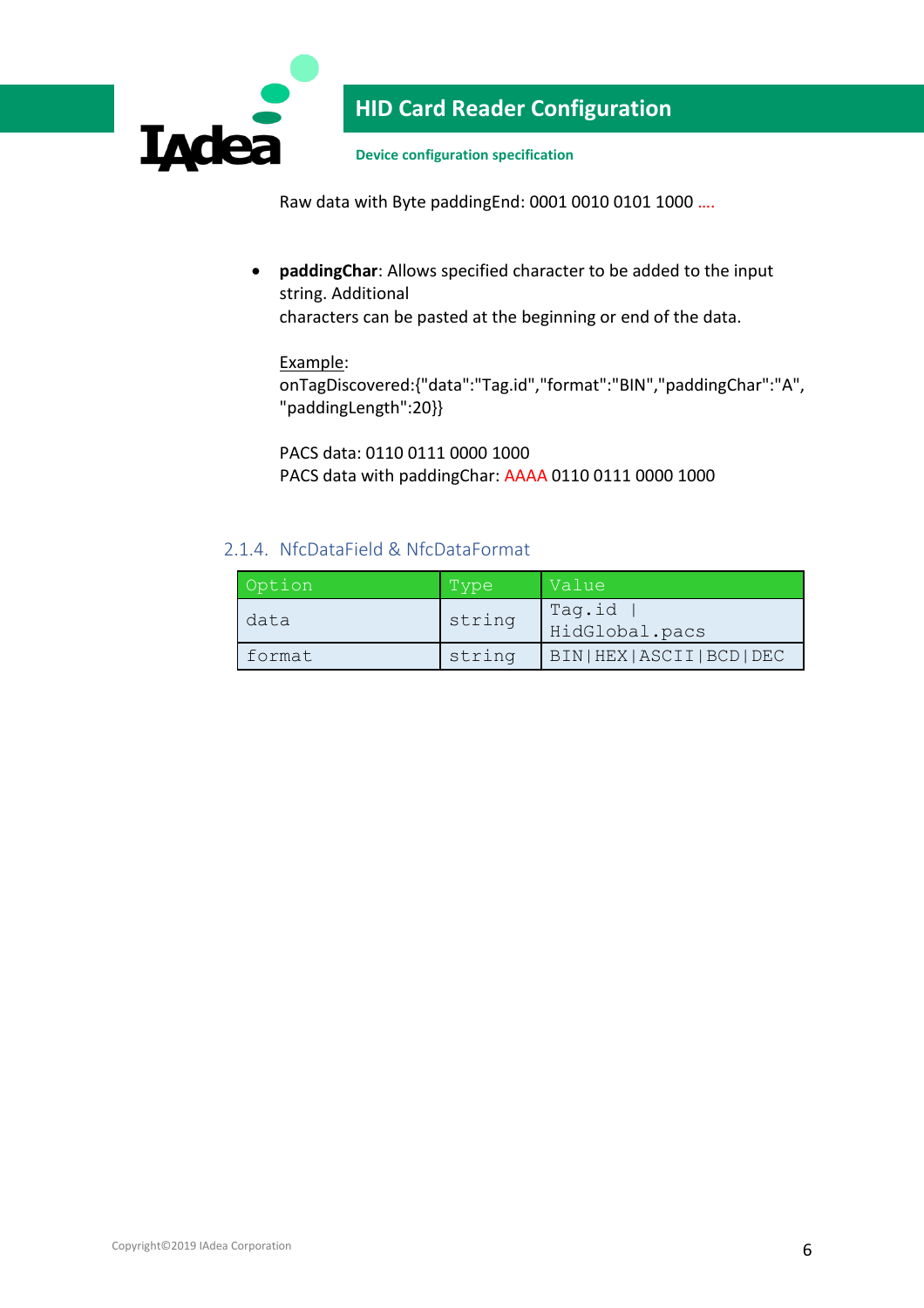

**Device configuration specification**

Data Model